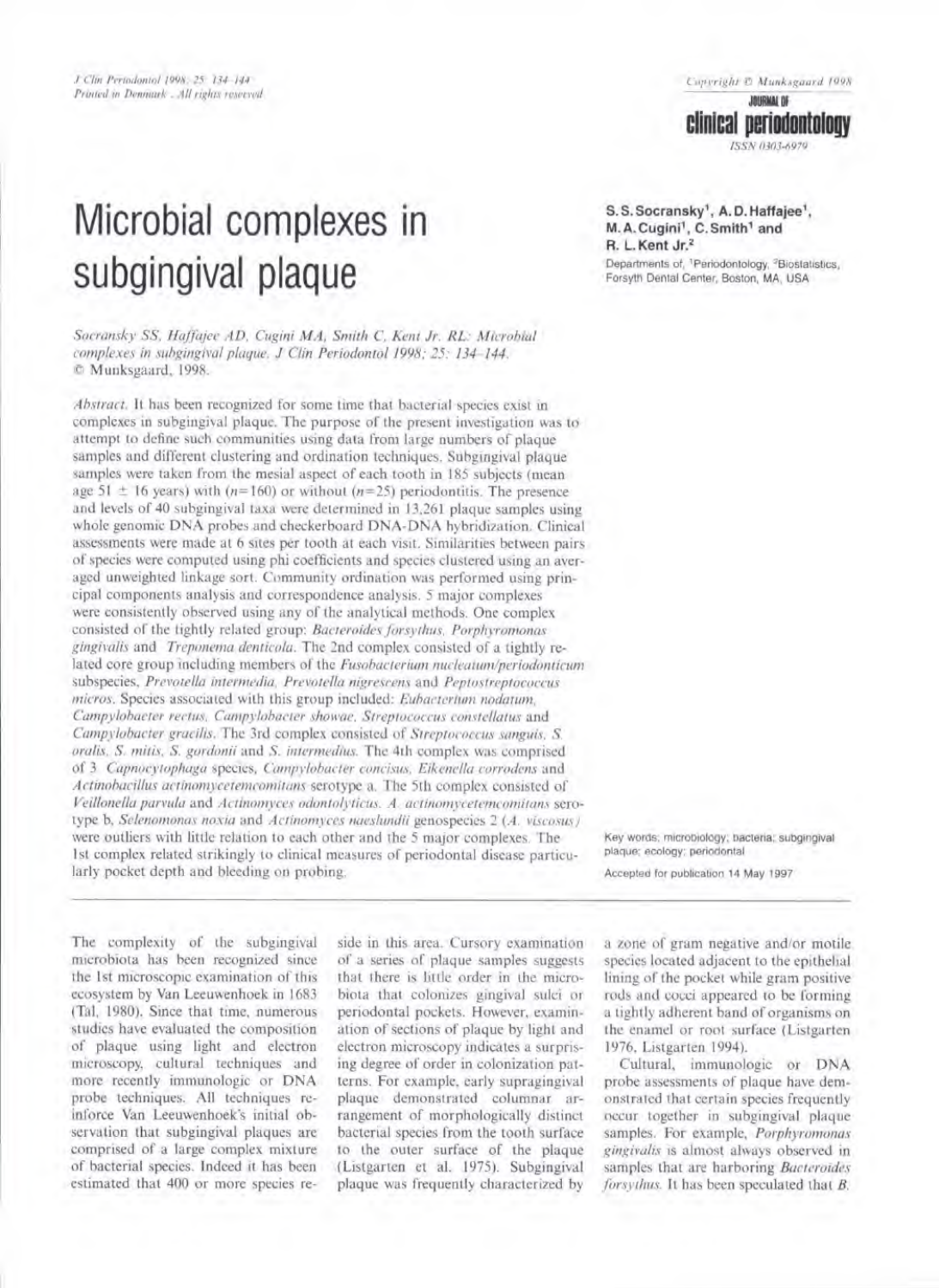*forrythus* in some fashion precedes colonization by *P. gingivalis* since *B. forsylhus* is detected more frequently by itself (Gmur et al. 1989). Other complexes that have been observed include P *gingivalis* and *Treponema &Nicola*  (Simonson et al. 1992b) and *Fusobacnurian nucleatum* and *Prevotella intermedia* (Ali at al. 1994).

Understanding the relationship among bacterial species is useful in anderstanding the biology of subgingival plaque and in planning strategies for its control. Knowledge of the ecological relationships among bacterial species can direct and focus investigations on critical bacterial interac tions.

Technological developments permit the evaluation of large numbers of bacterial species in large numbers of plaque samples from a wide range of subjects. Such procedures provide a data base in which associations among bacterial species can be precisely examined. As sociations between a pair of species is often performed using contingency tables, sometimes 2x2 and sometimes with more levels of each species. Clusteranalysis has been useful in describing closely related species when more than a few pairs of species are examined. Community ordination is a procedure that attempts to indicate closely related species within a community and then demonstrate the relatedness among different communities of species within the ecosystem of imerest. The purpose of the present investigation was to use cluster analysis and community ordination techniques to examine relationships among bacterial species in subgingival plaque samples. and relate the complexes to clinical parameters of periodontal disease.

### **Material and Methods Subject population**

185 subjects ranging in age from 20-87 years who were considered to be periodontally healthy  $(n=25)$  or with evidence of prior attachment loss  $(n=160)$ were selected for study. All subjects had at least 20 teeth. Exclusion criteria included pregnancy, periodontal therapy or antibiotics in the previous 3 months, any systemic condition which might have affected the progression or treatment of periodontitis and the need for pre-medication for monitoring or therapy. No subject with localized juvenile periodontitis, rapidly progressive pertodontitis or acute necrothing ulcerative gingivitis was included in the study.

# Clinical monitoring

Subjects were screened for suitability and if accepted, were asked to sign informed consent forms. All subjects were clinically monitored at baseline and subjects with periodontitis were monitored at 3 month intervals post therapy. Plaque accumulation  $(0/1)$ , overt gingivitis  $(0/1)$ , bleeding on probing (0/1), suppuration (0/1). probing pocket depth and probing attachment level were measured at 6 sites per tooth (mesiobmcal, buccal, distobuccal. distolingual. lingual and mesiolingual) at all teeth excluding third molars at each visit. The baseline clinical features of the 185 subjects are presented in Table I.

#### Microbiological assessment

Subgingival plaque samples were taken from the mesio-buccal aspect of each tooth in each subject at each monitoring visit. Counts of 40 subgingival species wore determined in each plaque sample using the checkerboard DNA-DNA hybridization technique (Socransky et al. 1994). After the removal of<br>supragingival plaque, subgingival plaque, subgingival plaque samples were taken with individual sterile Gracey curdles from the mesial aspect of each tooth. The samples were placed in separate Eppendorf tubes containing 0.15 ml TE (10 mM) Tris-HCI, 1 mM EDTA. pH 7.61. 0.15 ml of 0.5M NaOH was added to each sample and the sample boiled in a water bath for 5 min. The samples were neutralized using 0.8 ml 5 M ammonium acetate. The released DNA was placed into the extended slots of a Minislot (Immunetics, Cambridge MA) and then concentrated onto a nylon membrane (Boehringer Mannheim) by vacuum and fixed to the membrane by exposure to ultraviolet light followed by baking at 120°C for 20 min. The Minislot device permitted the deposition of 28 different plaque samples in individual "lanes" on a single 15X15 cm nylon membrane as well as 2 control lanes containing 10<sup>5</sup> or 10<sup>6</sup> cells of each test species. The membrane with fixed DNA was placed in a Miniblotter 45 (Immundics, Cambridge MA). with the "lanes" of DNA at 90° to the channels of the device. A 30x45 "checkerboard" pattern was produced with 5 of the probe lanes remaining empty to permit accurate localization. Each channel was used as a hybridization chamber for separate DNA probes. Signals were do tected by chemiluminescence.

#### *DNA-DIVA hybridization*

The membranes were prehybridized at 42°C for 1 hr in 50% formamide, 5×SSC (1 XSSC=150 mM NaCl, 15 mM Na citrate. pH 7.0), I% casein (Sigma, St. Louis MO), 5 X Denhardt's reagent, 25 mM sodium phosphate (pH 6.5) and 0.5 me/ml yeast RNA (Boehringer Mannheim). Digoxigenin-labeled, whole chromosomal DNA probes were prepared using a random primer technique (Feinberg & Vogelstein 1983). The probes and hybridization buffer were placed in individual lanes of the Miniblotter and the whole apparatus placed in a sealed plastic bag. Membranes were hybridized overnight at 429C in a hybridizing solution containing 45% formamide,

# Table I. Baseline clinical characteristics of subject group (n=185)

|                            | Mean (±SD)  | Range       |
|----------------------------|-------------|-------------|
| age (years)                | $51 = 16$   | 20.87       |
| no, missing teeth          | $3.1 + 3.1$ | $0 - 8$     |
| % males                    | 43.         |             |
| mean pocket depth (mm)     | $3.1 + 0.7$ | $1.7 - 6.6$ |
| mean attachment level (mm) | $2.9 + 1.2$ | $0.8 - 6.8$ |
| la sites with:             |             |             |
| plaque                     | $69 + 30$   | 0.100       |
| red                        | $72 + 30$   | $(1 - 100)$ |
| <b>BOP</b>                 | $49 + 37$   | $0 - 100$   |
| suppuration                | $1.7 + 5.4$ | $(1 - 40)$  |
| pocket depth <4 mm         | $74 + 20$   | $11 - 100$  |
| pocket depth 4-6 mm        | $23 + 17$   | 0.76        |
| pocket depth $>6$ mm.      | $3 + 6$     | $0 - 57$    |
| attachment level <4 mm     | $72 + 24$   | $7 - 100$   |
| attachment level 4-6 mm    | $23 + 18$   | 0.67        |
| attachment level >6 mm     | $5 + 9$     | 0.64        |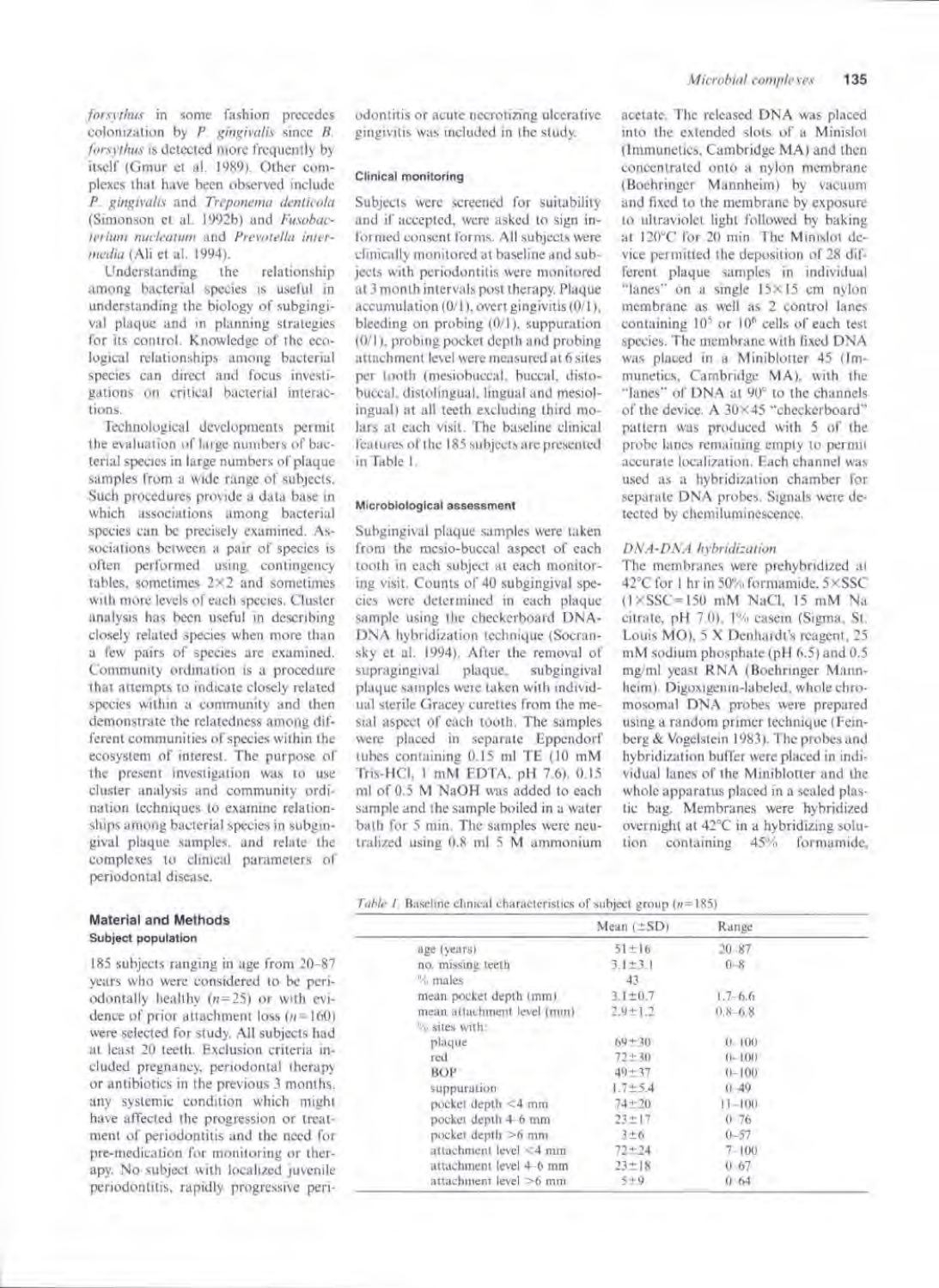136 Socransky et al.



Fig. 1. Dendrogram of a cluster analysis of 32 subgingival taxa. The similarity between pairs of species was computed using a phi coefficient, the coefficients were scaled and then sorted using an average unweighted linkage sort. Clusters were formed with a threshold level of 60%. The color coding used to delineate the groups in this figure. were employed in all figures.

Fig. 2. Community ordination of 32 subgingival taxa using correspondence analysis. The relationships among species were evaluated. using the levels of the species at each of the sampled sites. Correspondence analysis was performed as described by Ludwig & Reynolds (1988) and the species were plotted along the first (x-axis) and second (y-axis) axes. The colors indicate taxa within the same group. A. naeslundii genospecies 2 (A. viscosus), A. actinomycetemcomitans serotype b and S. noxia were not part of any complex.







Fig. 3. Community ordination of 32 subgingival taxa using correspondence analysis. The analysis was performed as described in Fig. 2: however, the z-axis has been added. This presentation demonstrates that species that appeared to be closely associated in Fig. 2 such as  $\vec{E}$ nodatum and T. denticola were widely senarated in the 3-dimensional presentation.

Fig. 4. Community ordination of 32 subgingival taxa using principal components analysis. The relationships among species were evaluated using the levels of the species at each of the sampled sites. Principal components analysis was performed as described by Ludwig & Reynolds (1988) and the species were plotted along the first (x-axis) and second (x-axis) principal components.

Fig. 5. Community ordination of 32 subgingival taxa using principal components analysis. The analysis was performed as described in Fig. 4; however, the third principal component (z-axis) has been added. This presentation demonstrated that species that appeared to be closely associated in Fig. 4 such as  $E$  *nodatum* and  $T$  *denticula* were widely separated in the 3 dimensional presentation.

5×SSC, 1×Denhardt's reagent, 20 mM Na phosphate (pH 6.5), 0.2 mg/ml yeast RNA, 20 ng/ml of labeled probe, 10% dextran sulfate and 1% casein. Membranes were washed at low stringency to remove loosely bound probe and then at high stringency (68°C, 0.1×SSC, 0.1%) SDS, 20 min. twice) in a Disk Wisk apparatus (Schleicher and Schuell, Keene NH).

Detection and enumeration

To detect hybrids, membranes were blocked and then incubated with a

1:25,000 dilution of anti-digoxigenin antibody conjugated with alkaline phosphatase using the modification described by Engler-Blum et al. (1993). After washing, the membranes were incubated in Lumiphos 530 (Lumigen, Southfield, MD for 45 min at 37°C.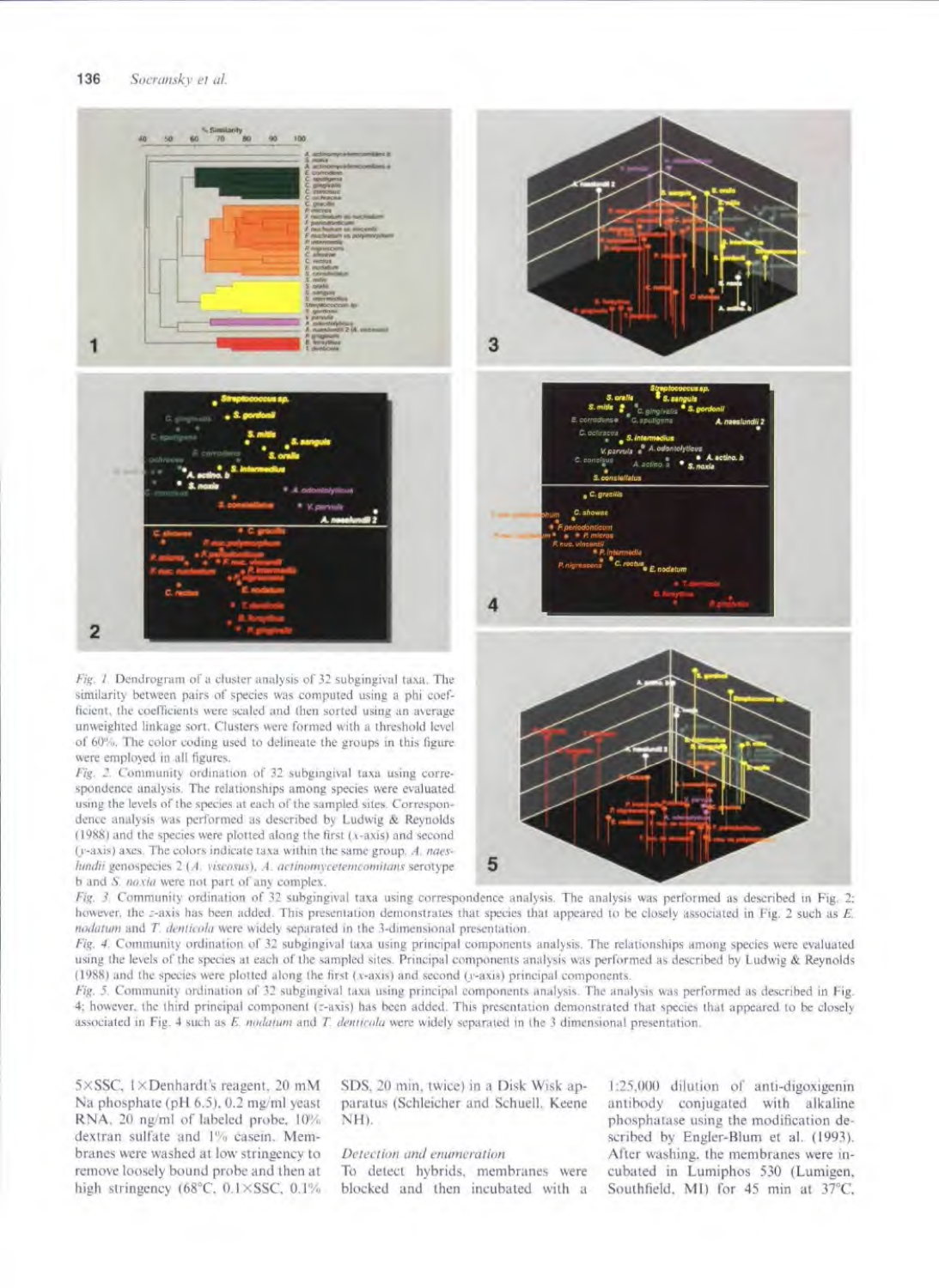

Fig. 6. Bar chart of the observed and expected frequencies of members of the red complex-(B. forsythus (Bf). T. denticola (Td) and P. gingivalis (Pg)) individually and in different combinations. The observed frequencies of the 3 species were summarized in a 2×2×2 contingency table and configural frequency analysis (yon Eye 1990) was performed to compute the expected frequencies. The inset presents the % of sites in each of the 8 cells.



Fig. 7. Bar chart of the observed and expected frequencies of representative members of the orange complex (P. micros (Pm), E. nucleatum ss vincentil (Fnv) and P. intermedia (Pi)) individually and in different combinations. Observed and expected frequencies were computed as described for Fig. 6.

placed in a film cassette with Reflection NEF film (Dupont, Boston MA) for 1 h at 37°C and then developed. Two lanes in each run contained standards at different concentrations. The sensitivity of this assay was adjusted to permit detection of 10<sup>4</sup> cells of a given species by adjusting the concentration of each DNA probe. This procedure was carried out in order to provide the same sensitivity of detection for each species. Failure to detect a signal was recorded as zero, although conceivably, counts in the 1 to 1000 range could have been present. Signals were evaluated visually by comparison with the standards for the test species. They were recorded as: 0, not detected:  $1 < 10^5$  cells;  $2. -10^5$ : 3.  $10<sup>8</sup>$  to  $10<sup>6</sup>$ ; 4,  $-10<sup>6</sup>$ : 5  $>10<sup>6</sup>$  cells.

## Statistical analysis

Microbiological data available for each subject included the level of each of 40 test species from up to 28 plaque samples (mean 25.2 samples) at each visit. The prevalence (the number of sites at which the species was detected). of each species was also computed for each subject at each visit. A total of 13.261 plaque samples were evaluated. Data for 32 of the species examined were used in the following analyses. The species were chosen on the basis of frequency of detection; species detected in< 5% of sites were omitted. Two by two tables were set up for each of the 496 pairs of species in which the presence or absence of each species was summarized. A phi coefficient was computed to assess association between each pair of species and scaled to range between 0 and 100%. The resulting similarities were clustered using an average unweighted linkage sort (Sneath & Sokal. 1973). For comparative purposes, other similarity coefficients were employed including the Bray Curtis, Mahalanobis d<sup>2</sup> and the correlation coefficients

Community ordination was performed using principal components analysis and correspondence analysis (Ludwig & Revnolds 1988). The data employed were the ranks representing different counts of the test species at the 13,261 sampled sites. The data were plotted as described by Ludwig & Reynolds (1988).

In order to examine the robustness of the observed relationships, subsets of the data were analyzed using the cluster and community ordination procedures. These subsets included use of first visit data only and samples from sites within specified pocket depth ranges including  $0-3$  mm,  $4-6$  mm and  $>6$  mm as well as pre- and post-therapy data.

Associations among species within a complex were examined using configural frequency analysis. Significance of differences between observed and expected values within cells were determined as described by von Eye (1990).

The relationship between the clinical parameters and individual species and/ or complexes was examined after aver-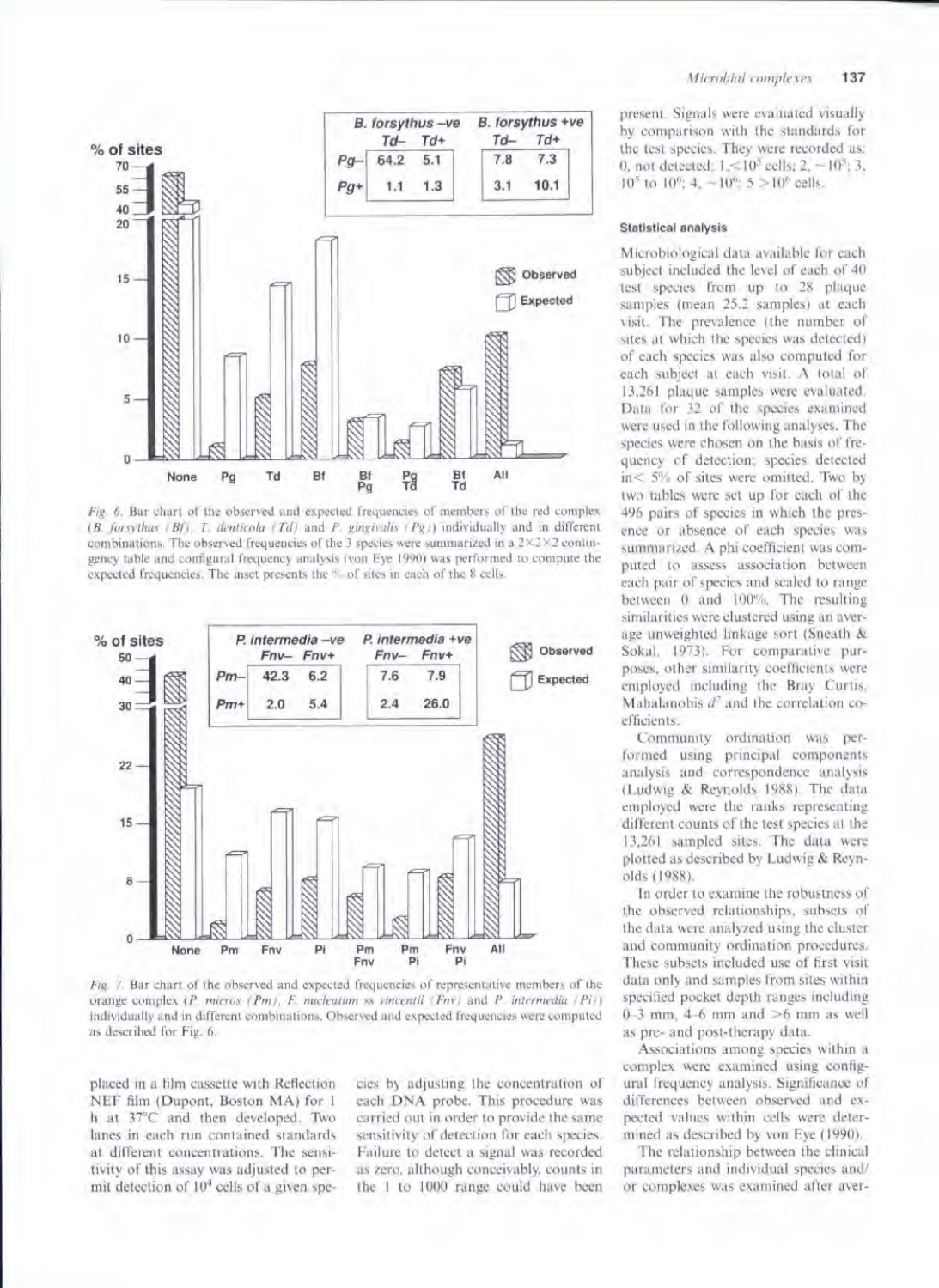#### 138 Socransky et al.

aging data for a chosen parameter within the subject and then averaging across subjects. For example, the levels of a species or complex were averaged for all non bleeding on probing sites in a subject as well for all bleeding on probing sites in that subject prior to averaging within BOP categories across. subjects. Significance of differences for clinical parameters were sought using the Kruskal-Wallis test.

# Regults

# Associations among bacterial species as determined by cluster analysis

Fig. 1 presents a dendrogram of the results of the cluster analysis of all 13.261 samples using  $\phi$  coefficients and an average unweighted linkage sort. 5 clusters were formed with >60% similarity and included 29 of the 32 taxa evaluated. The red cluster consisted of P. vingivalis. B. forsythus and T. denticola. The orange cluster consisted of F. micleatum subspecies, P. intermedia and P. nigrescens, Peptostreptococcus micros and Campylobacter rectus, Campylobacter showae, Campylobacter gracilis, E. nodotum and S. constellatus. The 3-Capnocytophaga species. Campylobacter concisus. Eikenella corrodens and Actinobacillus actinomycetemcomitans serotype a formed the green cluster, while a group of streptococci made upthe yellow cluster. Streptococcus mitis, Streptococcus sanguis and Streptococcus oralis were most closely related within this group. Actinomyces odontolyticus and Veillonella parvula formed the purple cluster. Actinomyces naeslun $dii$ genospecies 2 (Actinomyces viscosus). Selenomonas noxía and A. actinomycetemcomitans serotype b did not cluster with other species.

#### Associations among bacterial species as determined by community ordination

The results of community ordination using correspondence analysis are presented in Fig. 2. This analysis reinforced the relationships demonstrated in Fig. 1 and showed the relationships among the different microbial complexes. For example, the red complex consisting of P. gingivalis. B. forsythus and T. denticola was closely associated with the orange complex that included  $F$  nucleatum subspecies. P. intermedia and P. nigrescens, P. micros, E. nodatum and S. constellatus and 3 of the Campylobacter species. Fig. 2 also dem-



Fig. 8. Area plots depicting the percentage of sites colonized by members of the orange and red complexes. The data are based on examination of 13.261 subgingival plaque samples. The left hand nanel indicates the nercentage of sites colonized by 0, 1-4, 5-8 and 9-12 members of the orange complex. The right hand panel presents the same data, but overlaid with the percentage of sites in each of those categories that exhibited 1, 2 or 3 members of the red complex.



Fig. 9. Area plots depicting the % of sites colonized by members of the red and orange complexes. The left hand panel indicates the % of sites colonized by 0, 1, 2 or 3 members of the red complex. The right hand panel presents the same data, but overlaid with the percentage of sites in each of those categories that exhibited 0, 1-4, 5-8 and 9-12 members of the orange complex.

onstrated the relationships among the Capnocytophaga species, most of the Streptococcus species, E. corrodens and C. concisus. These species were closely related to each other and somewhat related to the orange complex. A. actinomycetemcomitans serotype b appeared to be closely related to C. ochracea, but examination of the 3 dimensional plot of the correspondence analysis (Fig. 3). indicated that these 2 species were distant from one another. The relationship between A. odontolyticus and V. parvula suggested by cluster analysis was confirmed by correspondence analysis. Further, the outlier status of S. noxia. A. actinomycetemcomitans serotype b

and A. naeshndii genospecies 2 (A. viscosus) was evident (Figs. 2, 3).

Figs. 4, 5 present principal components analysis of the same data and indicate similar groupings of species. This analysis reinforces the distinction of the red (P. gingivalis, B. forsythus and T. denticola) and orange clusters as well as the separation of these 2 groups from the green and yellow complexes.

#### Associations among species within complexes

The associations between species in the red complex are summarized in Fig. 6. 64% of sites harbored none of the spe-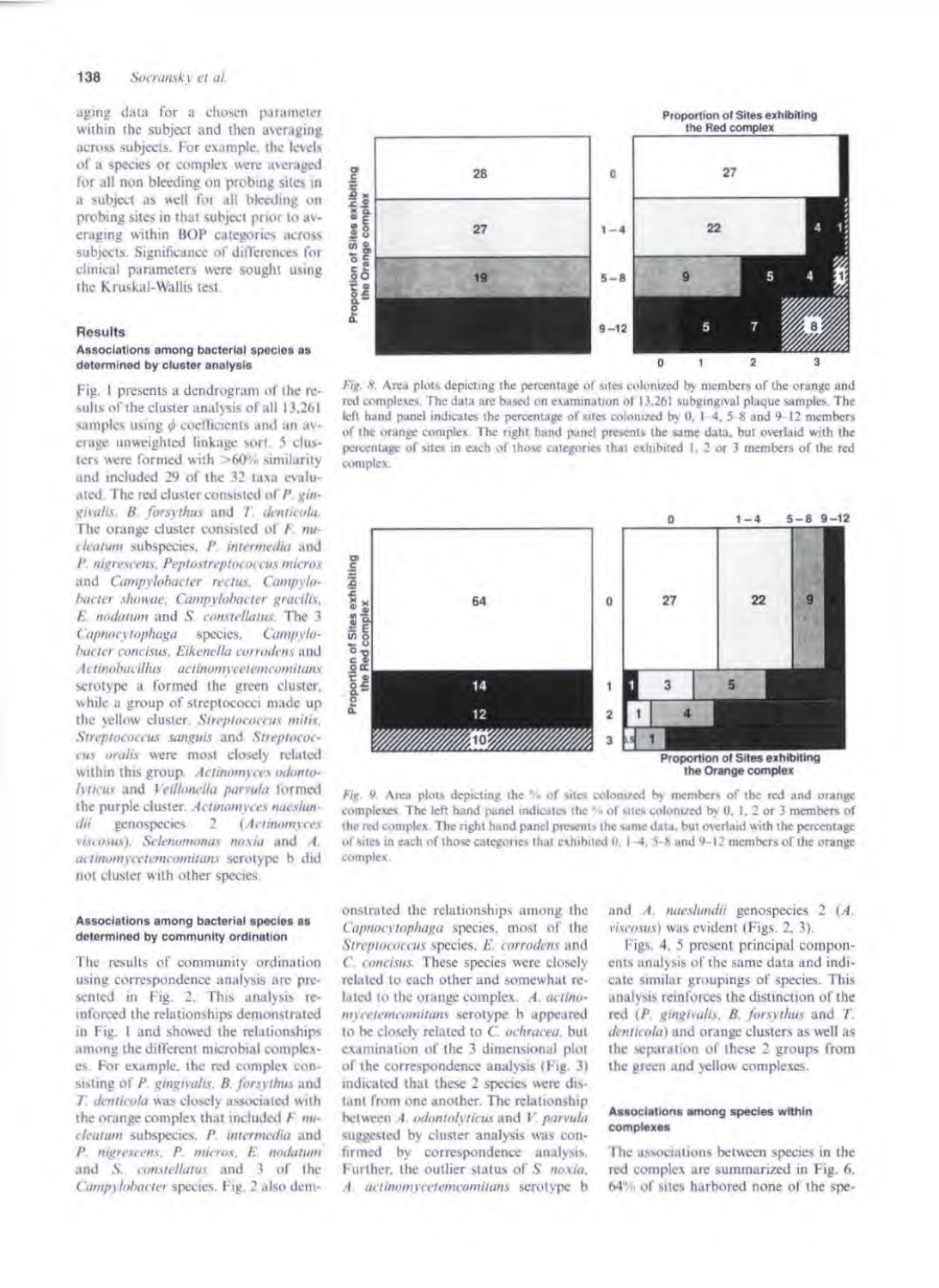

Fig. 10. Bar charts of the mean ( + SEM) of the % of sites colonized by 6 subgingival species. at selected pocket depths. The percentage of sites colonized by each species at each pocket depth category was computed for each subject and then averaged across subjects. Significance of differences among pocket depth categories was tested using the Kruskal-Wallis test. The total number of subjects was 185. The number of subjects exhibiting the different pocket depths is shown above the bars in the A. naeshndii genospecies 2 (A. viscoms) panel, while the number of sites in each pocket depth category is shown above the bars for S sangus.



Fig. 11. Stacked bar charts of the % of sites colonized by different levels of 6 subgingival species at selected pocket depths. The number of subjects and sites providing the data were presented in Fig. 10.

cies in this complex, while 10% of sites harbored all 3 species. These percentages were strikingly elevated as determined by configural frequency analysis. In contrast, the individual species were detected less frequently than expected. The same analysis was repeated using representative members of the orange complex (Fig. 7). In a fashion similar to the red complex, the % of sites harboring none or all of the species were significantly higher than expected, while the individual species and pairs of species were detected less frequently than expected. Similar results were obtained for the vellow and green complexes (data not shown).

# Relationship among complexes

The relationship between the red and orange complexes is illustrated in Figs. 8. 9. The left hand panel of Fig. 8 depicts the % of sites colonized by 0, 1-4, 5-8 and 9-12 members of the orange complex. The right hand panel presents

the same data together with the percentage of sites in each category that also harbored 1, 2 or 3 members of the red complex. It is readily apparent that members of the red complex are rarely found in the absence of members of the orange complex. With increasing colonization by the orange complex, more sites were colonized by increasing numbers of the red complex. Fig. 9 presents the same data but with the left hand panel depicting the % of sites colonized by members of the red complex. Only 36% of sites harbored one or more of the red complex species compared with 72% of sites which harbored members of the orange complex (Fig 8). The right hand panel indicates that a large proportion of sites in which the red complex was not detected was colonized by members of the orange complex. Taken together the data suggest that species in the orange complex precede colonization by species of the red complex.

#### Relationship between bacterial species and clinical parameters

The relationship of the species in the different complexes to pocket depth was examined. Species in the red complex exhibited a very strong relationship with pocket depth (Figs. 10, 11). For example, B. forsythus and P. gingivalis (and T. denticola, data not shown) increased in prevalence and numbers with increasing pocket depth. Similarly, all species in the orange complex showed a significant association with increasing pocket depth as exemplified by P. intermedia and F. nucleatum ss vincentii. A. naeshandii genospecies 2 (A. viscosus) and S. sanguis provide examples of the remaining species which showed no statistically significant relationship with pocket depth.

Since species in the red complex were so strongly related to pocket depth, the relationship between individual and combinations of species in this complex and pocket depth was examined further (Fig. 12). Sites with none of the species exhibited the shallowest mean pocket depth, while sites harboring all 3 showed the deepest. It is interesting to note that sites harboring P. gingivalis alone or in combination with the other 2 species exhibited the deepest mean pocket depths. The red complex and the individual species in that group were also strongly associated with bleeding on probing (Fig. 13).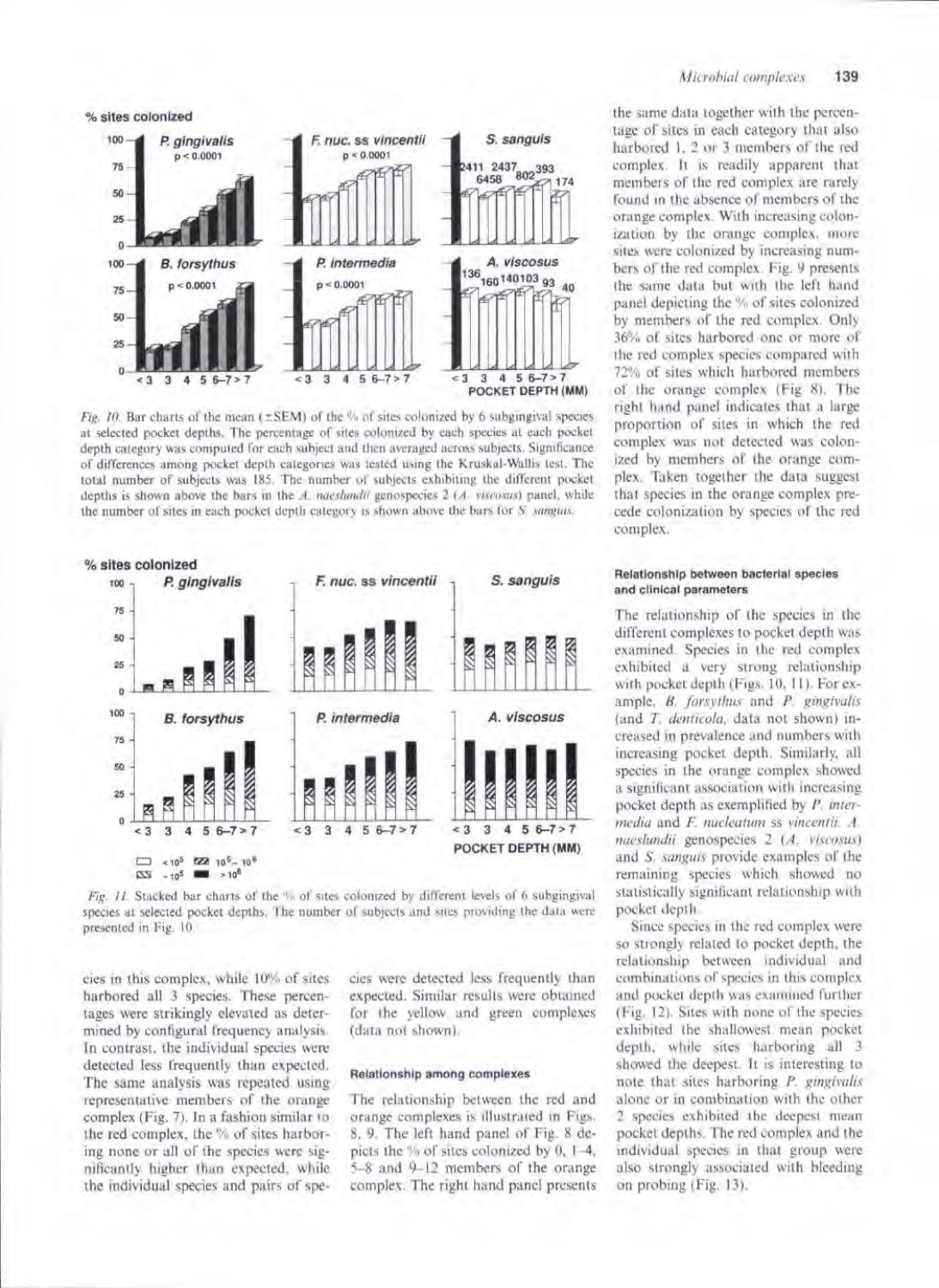



Fig. 12. Bar chart of mean ( $\pm$ SEM) pocket depth at sites harboring none, all or different combinations of the species in the red complex  $(B,$  forsythus  $(Bf)$ ,  $T$ , denticola  $(Td)$  and P. gingivalis  $(Pg)$ ). The average pocket depth for each of the microbial combinations was computed within a subject and then averaged acrose subjects.



Fig. 13. Bar chart of the mean  $(\pm$ SEM) % of species in each complex at sites that bled or did not bleed on probing. The % of species in a complex present at each site was computed. The values were averaged for each BOP category within each subject and then averaged across subjects. The only significant difference between bleeding and non bleeding sites was observed for the red complex. The individual members of that complex differed significantly as depicted in the right panel.



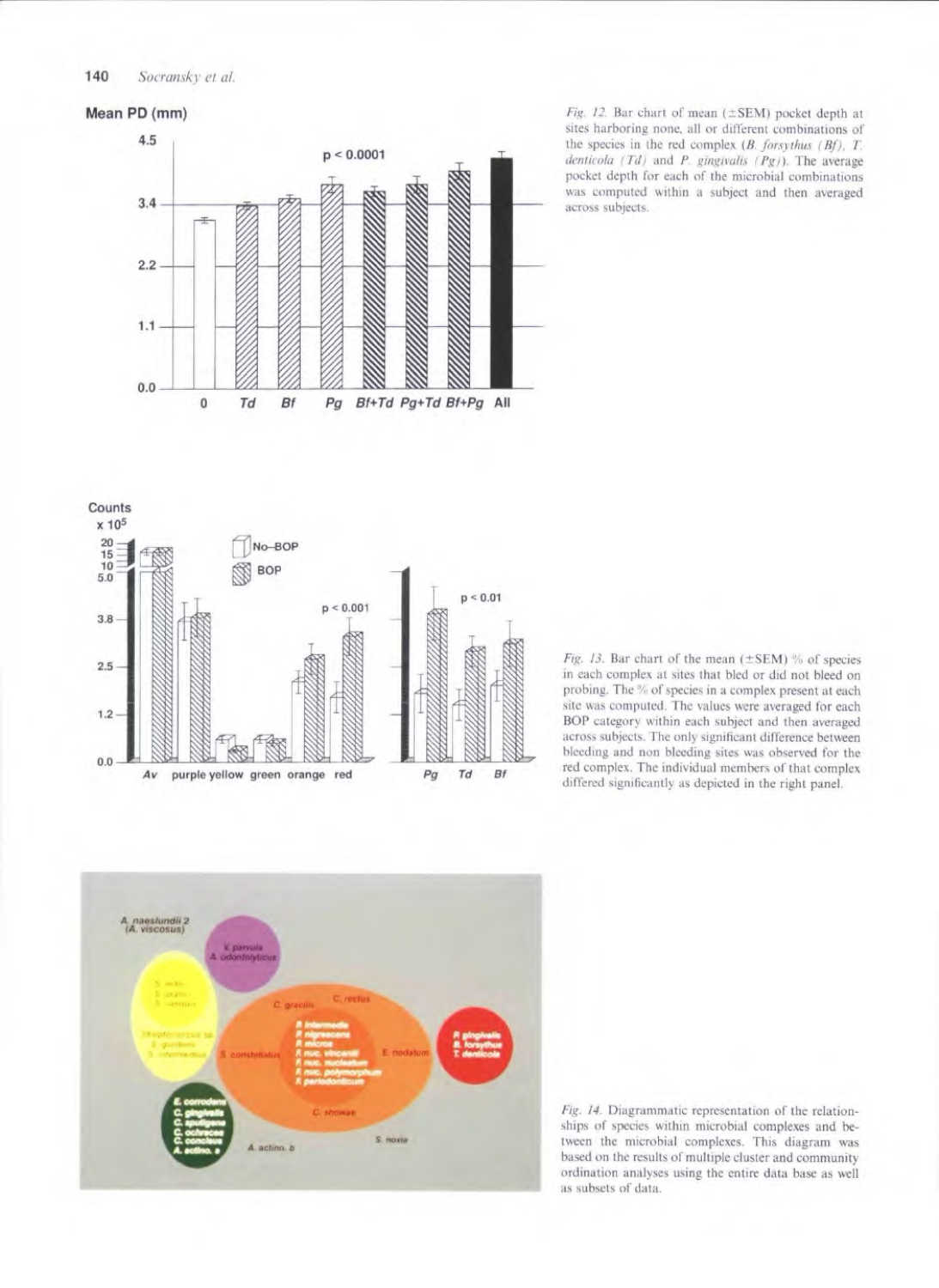# Discussion

The goal of the present investigation was to attempt to understand the nature of the microbial complexes that exist in subgingival plaque. Any representation of these complexes whether by cluster analysis or community ordination techniques suffers the limitation that one is attempting to represent multi-dimensional relationships in two or three dimensions. Thus. different preyentations of relationships are bound to suggest somewhat different associations among species. In spite of these reservations, the associations observed were quite robust, in that different similarity. coefficients. different methods of community ordination or subsets of the data, such as first visit data only or data from sites with different baseline pocket depths, provided essentially identical groupings. The only exceptions were the occasional movement of  $E$  nodation into the red complex. A. actinomycetemconiitans serotype a joining A. actinumyceremcomitans serotype b and A. naeshaalii genospecies 2 (A, viscosus) joining the purple complex. Fig. 14 is an attempt to summarize the complexes and the relationships among complexes observed in multiple analyses of the full data base and subsets of the base. The potential for human error in interpretation of the multi-dimensional data is high, however. Fig. 14 may serve as a point of departure for further evaluation of subgingival microbial relationships.

One concern in interpreting the data would be the sensitivity and specificity of the DNA probes employed The sensitivity of the assay was set to 10° cells of a species by adjusting the concentration of each probe in the hybridization buffer. The specificity of the probes was examined using a recently acquired Storm Fluorimager (Molecular Dynamics, Sunnyvale, CA, USA) and Attophos (Amersham Life Science. Arlington Heights, Illinois, USA) instead of Lumiphos 530 (Lumigen, Southfield. Michigan, USA) in the detection step. Over 92% of all probe:heterologous species reactions did not exhibit cross-reactions under the conditions of the assay. Some probes such as those to B. forsythus. P. gingivalis and T. denticala did. not exhibit cross-reactions with any beterologous species tested. When cross-reactions were observed they were always within genera and were quite limited. For example, of the 6 Campylobacter

species evaluated, only C. showne and C. rectus cross-reacted but at a homologous,hetcrologous ratio >100:1. There were no cross-reactions among the 3 Cannocytophaga species. Cross-reactions within the Strentococci were minimal always exceeding 100:1 for homologous; heterologous species, although S. oralis, S. mitis and S. sauguis showed no cross-reactions with S. inrermedias and S. constellants. Thus, the majority of the observed relationships were unlikely to be due to cross-reactions of the DNA probes although some influence cannot be entirely ruled out. A second concern might have been the fact that pre- and post-therapy samples were included for periodontitis subjects, but only first visit data were used for periodontally healthy subjects. It must be emphasized that the relationships depicted in this manuscript were observed when only 1st visit data were employed; i.e., each subject contributed approximately equal numbers of samples. The authors chose to present the entire data base since it included pre- and post-therapy samples adding a degree of robustness to the observed relationships.

The relationship of P. gingivolis. T. denticola and B. forsythus (red complex). appears in one guise or another in the Figures provided in this manuscript as well as when subsets of data were examined from pre or post therapy visits or for sites subset in different pocket depth ranges (data not shown). Aspects of this complex have been described in the literature (Omer et al. 1989. Simonson et al. 1992ab). Grnur et al. (1989) described a strong relationship between  $B$ . forsythis and P. gingivalis in subgingivat plaque samples from pockets of different depths in adult subjects. Both species were detected more frequently and in higher numbers in deeper periodontal pockets. In addition. P. ging, valis was never detected in the absence of B. forsythia. Simonson et al. (1992a) found astrong association between P.  $gineivallx$  and  $T$ ,  $denteola$  in plaque, samples taken from subgingival sites in 74 Fijians, 24 Colombians and 73 Americans stationed in the Sinai desert. Pederson et al. (1994) demonstrated a similar relationship in a continental USpopulation. Members of the red complex were found together in high numbers in lesions of adult periodontitis (Hoanka e al. 1994, Umeda et al. 1996); in particular, in sites with deeper pockets or more advanced lesions (Simonson et al. 1992b, Kojima et at 1993, Wolff et al. 1993, Ali et al. 1994, Kamma et al. 1995, Kigurc et al. 19951. In particular. Kissue et al. (1995) using immunohistochemical techniques, provided graphic demonstration of the relationship between T. dentroola and P. gingivalis in biopsies of subgingival plaque, epithelial and connective tissues. from different pocket depths in human periodontitis subjects. They demonstrated that both species were predominant in pockets >4 mm. In 4-6 mm pockets, T. denticola was detected at the surface layer of the plaque, while P. gmgivolis cells were detected in the layer beneath. In deeper pockets, the species co-existed in large numbers. Other studies demonstrated a reduction in the species of this complex after scaling and of planing (Simonson et at 19926. Haffajee et al. 1997). Possible mechanisms of pathogenicity of species in the red complex have been reviewed (Socransky & Haffajee 1991. Haffajee & Socransky 1994); however, it is of interest that this trio has been shown to produce proteolytic enzymes such as those sought in the "BANA" test (Loesche et al. 1992) and in the proposed SK013 peptidase rest (Seida et al. 19921. The biological basis of the association among P. gingivalis. T. denticola and B. forsythus is not known. However. it has been shown that members of this complex coaggregate strongly in vitro ( Grenier I992a, Onagawa et at. 994, Yao et al. 1996) and one species of the complex may produce growth factors required by another in that complex (Gremer 19926, Nilius eta). 1993).

A second complex that was observed in multiple analyses was the orange complex consisting of the F. nucleatum. subspecies. F. periodenticum. P. micros. P. intermedia, P. nigrescens, Streplacescus constellatus, E. nodatum. C. showar, C. gracilis and C. rectus. The species inthis group were closely associated with c losely related to the red complex. one amother and this complex appeared Other studies have shown an association between members of this complex. For example, Ali et al. (1994) found that P. intermedia was always detected in the presence of  $F$ . maclearum in subgingival plaque samples from deep pockets in a group of adult penodontitis subjects.  $P$  -micros and  $C$ , rectas were significantly elevated in samples from mobile teeth compared with non-mobile teeth (Grant et al. 19951. Von Troll-Linden et al. (19951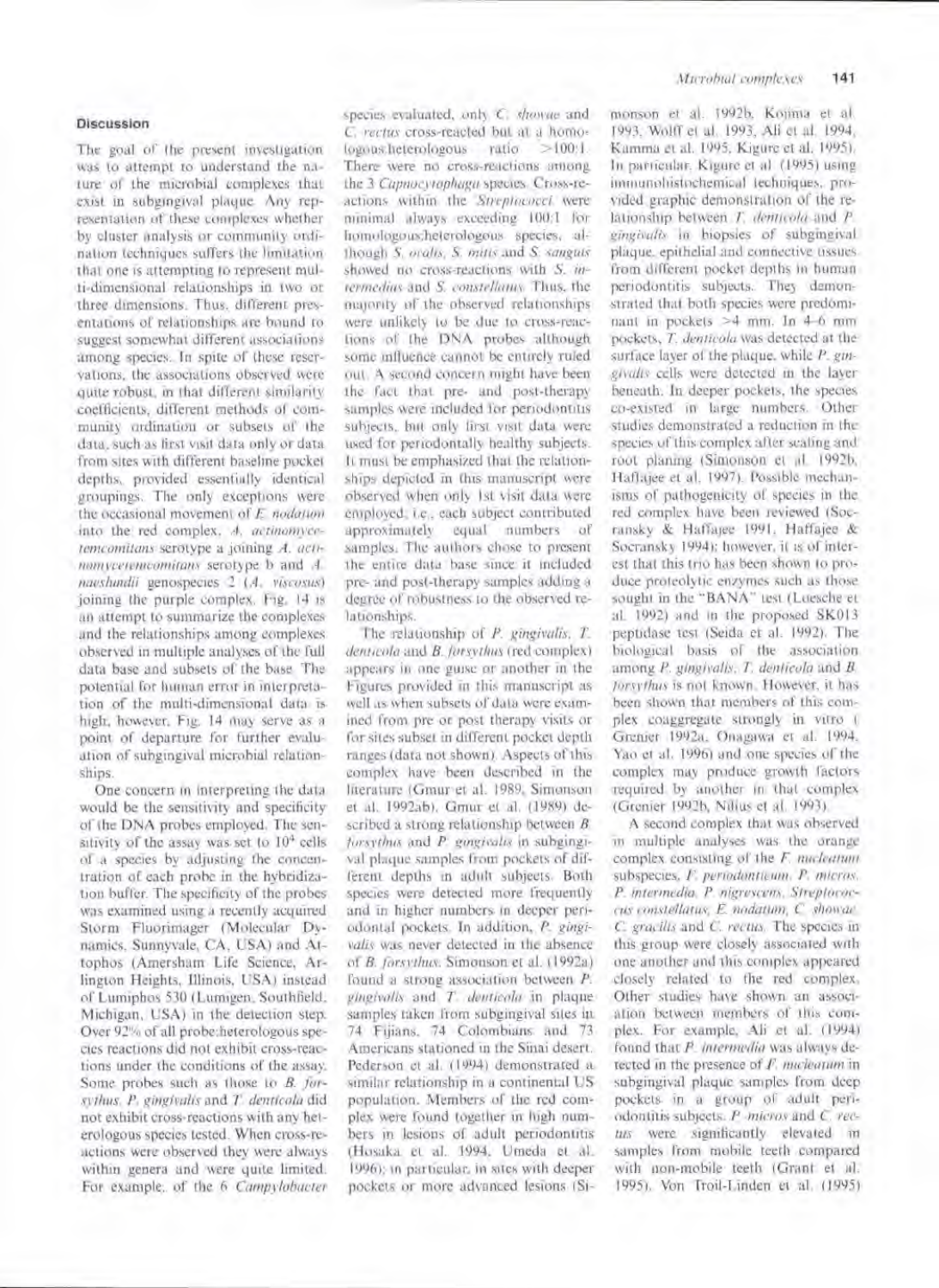# **142** Socransky et al

found that P. intermedia. C. rectus and P micros were significantly ekvated in saliva samples from subjects with advanced periodontitis compared with samples from subjects with initial or no periodontitis. Further, treatment that included systemically administered metronidazole decreased levels of these species and improved periodontal status. Members of the orange complex have been associated with infections in non-periodontal sites. Sundavist (1992). sampled 65 infected root canals. The most frequently detected organisms included F. nucleation, P. intermedia, P. micros. P. anaerobius. Eubactertum sp. and C. rector. Strong associations were found between F. nucleatum and P. micros,  $F$  micleatum and  $C$  rectus and P. intermedin and P micros. Summanen et al. (1995) found that the most commonly detected anaerobes in subcutaneous abscesses of intravenous drug users were F. nucleatum. P. micros. P. intermedia. P. nigrescens, A. adantolyticus and V. parvula while F. nucleatum, P. intermedia, P. nigrescens, P. mirror and Eubacterium species were most commonly detected in 46 cases of anaerobic empyema (Civen et al. 1995). P. intermedia has been shown to stimulate the growth of S. constellatus in vitro and the d uced fatal pulmonary infections in a combination of these species often promouse model system (Shinzato & Saito 1994). One possible mechanism for coaggregation between E. nodatum and strains of F. nucleatum was described by George and Falkler (1992). The coaggregation was thought to invalve a protein receptor on F. nucleation and a heat-stable protein or polysaccharide component on E. nodatum.

While species within complexes were closely associated. the complexes themselves seem to have specific relationships with one another (Fig. 12). **Species** such as A. naeslundii genospecies 2 (A. viscosus), and members of the yellow and green complexes were less commonly associated with members of the red and orange complexes than with each other. The 2 species in the purple. complex were strongly related to each other and to a lesser extent to members of the orange, green and yellow complexes. The reasons for these relationships among complexes is unclear but it might be speculated that antagonistic relationships (Grenier 1996) may exist or that environments selective for one group may be less hospitable to a second group of organisms.

On observing Fig. 14, it is tempting to speculate that the relationships observed mimic to some extent the microbial succession patterns that may exist in developing plaque. It seems likely that A. naeshndii genospecies 2. (A. viscouse) and the streptococcal spacies are early colonizers followed by Capnocytophaga sp., C. concisus, and E. corrodens. A. odontolyticus and V parvola may be bridging species leading to the orange complex and ultimately, at some sites, to the red complex. This pattern of colonization is part specm. lation and in part based on data about the composition of plaques in various clinical conditions (Moore & Moore 1994). It is interesting to note that a treatment such as SRP has a profound effect on the species of the red complex and virtually no effect on the majority of other species except for an increare in A. naeshandii genospecies 2 (A. viscosus) and some of the streptococcal species (Haffaiec et al. 1997).

The red complex showed the strongest relationship with the clinical par. ameters considered most meaningful in periodontal diagnosis. For example. the individual species in the complex as well as the complex itself related very strongly with pocket depth and bleeding on probing. As described earlier in the Discussion, other investigators have noted the relationship between pocket depth and members of the red complex (Gmur et al. 1989. Kigure et al. 1995. Simonson et al. 1992b). The orange complex also 'elated to packet depth. although this relationship and the relationship to other clinical parameters was less striking.

Knowledge of the associations between subgingival species maybe used to interpret and guide periodontal therapy. The recognition that an inter-related complex of species such as the red complex exists suggests that therapies that affect 1 of these species may influence the colonization of the other species in this group. In addition, it might be speculated that altering the orange complex might prevent subsequent colonization of species in the red complex providing the therapist with a second route to control this group of or ganisms. A actinomycetemcomitany serotype b related poorly to members of the red and orange complexes suggesting that therapies effective against one set of pathogens may not necessarily be effective against others. This indeed appears to be the case for SRP

Further, other studies have suggested that different therapies affect different segments of the microbiota and the use an incorrect therapy may be ineffective. in lowering the target species and might adversely affect other members of the microbial community (Haffaire et al., 1996/.

The data of the present investigation suggest the nature of some of the microbial complexes in subgingival plaque. Although the number of plaque samples was quite large and the number of species evaluated was reasonably extensive. the investigation represents an initial attempt at evaluating inter-relationships among subgingival species. While some of the associations depicted may not be completely accurate, certain associations were seen repeatedly using different analytical techniques and were in accord with data in the literature. Further. certain complexes, and members within the complexes. related strongly to clinical parameters of inflammation and periodontal destruc. tion. The data provide a framework for understanding the complex ecology observed in plaque and could be used to guide approaches to diagnosis and therapy of periodontal diseases.

#### **Acknowledgments**

This work was supported in part by research grants DE-0488I and DE-I0977 from the National Institute of Dental Research

#### **Zusammenfassung**

#### **.1rISnAs.d.** Komplex.. in der subsingivolen Pimple

Es wurde seit einiger Zeit erkannt, daß baklerielle Spezies in der subgingivalen Plaque in Komplexen existieren. Der Zurek der vorliegenden Untersuchung war es. die Definition solcher Gemeinschaften unter Verwendung der Daten einer großen Anzahl von Plaqueproben sowie verschiedener Clusterund Ordnungstechniken zu versuchen. Bei 185 Personen (Altersdurchshnift 51±16 Jahre) wurden von der Mesialfläche eines jeden Zahnes mit  $(n=160)$  oder ohne Parodontitis  $(n=25)$  subgingivale Plagueproben genommen. Unter Verwendung von Ganz-Genom-DNA-Sonden und der Schachbrett-DNA-DNA-Hybridisterung wurden das Vorkommen und der Anteil von 40 subgingivalen-Taxa bei 13261 Plaqueproben bestimmt. Zu jedem Termin wurden an 6 Stellen pro Zahn klinischen Messungen durchgeführt Ähnhchkeite ewi.hen Speeiespuaren wurden unter Verwendung von Phi-Koeffizienten er